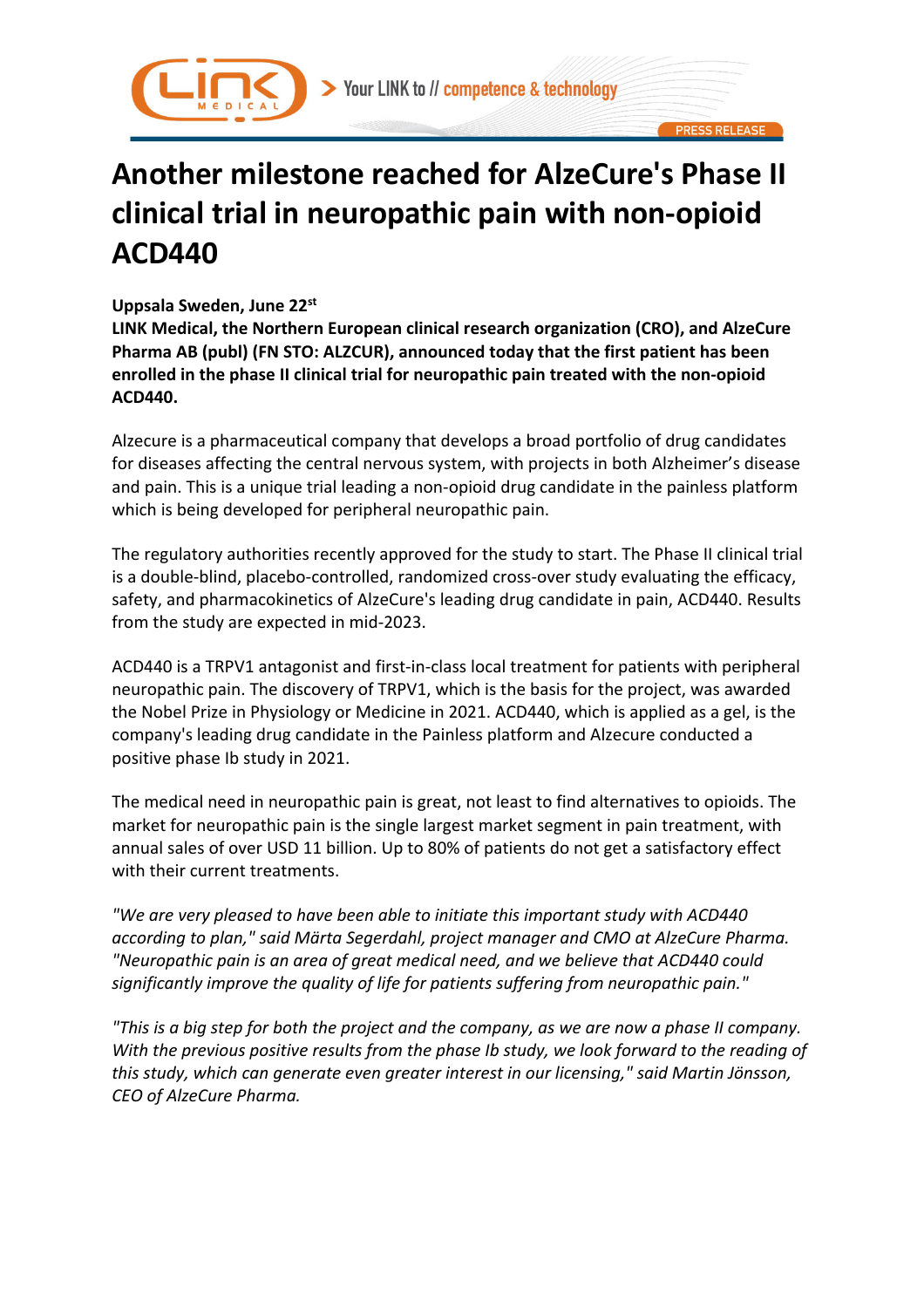

Your LINK to // competence & technology

*"We are delighted to work with AlzeCure Pharma and be their trusted strategic partner. The present groundbreaking study has the obvious potential to improve the treatment for neuropathic pain through a novel mechanism of action. We are also happy to introduce the decentralized approach into this project which will make the process easier, faster, and most efficient for all stakeholders." – said Ola Gudmundsen, CEO at LINK Medical*

### **About Neuropathic pain**

Neuropathic pain affects approximately 7–8 percent of the total adult population. Some patients, with indications such as diabetes and HIV, are affected to a greater extent, where approximately 25 and 35 percent respectively of the patients experience neuropathic pain.

Peripheral neuropathic pain is the result of various types of damage to the nerve fibers, such as toxic, traumatic or nerve compression injuries as well as metabolic and infectious diseases... Common symptoms are painful tingling that can be described as "pins and needles", choking or burning pain, as well as the feeling of getting an electric shock. Patients may also experience allodynia (pain caused by a stimulus that usually does not cause pain) or hyperalgesia (increased pain from a stimulus that normally provokes pain).

The market for neuropathic pain is characterized by a major medical need in all indications and in all major markets, where only about 50 percent of patients respond to existing treatment. Due to the risk of abuse, overdose and secondary injuries, people are now trying to avoid opiates as first-line treatment for pain. Despite these treatment problems, these drugs are still used frequently, and therefore the need for new treatments that are not opiates is very great.

The patient population will grow, among other things, due to an aging population and increased number of long-term cancer survivors and the increasing prevalence of type-2 diabetes.

The global market for neuropathic pain was valued at \$5 billion in 2015 and is expected to grow to \$8 billion by 2024.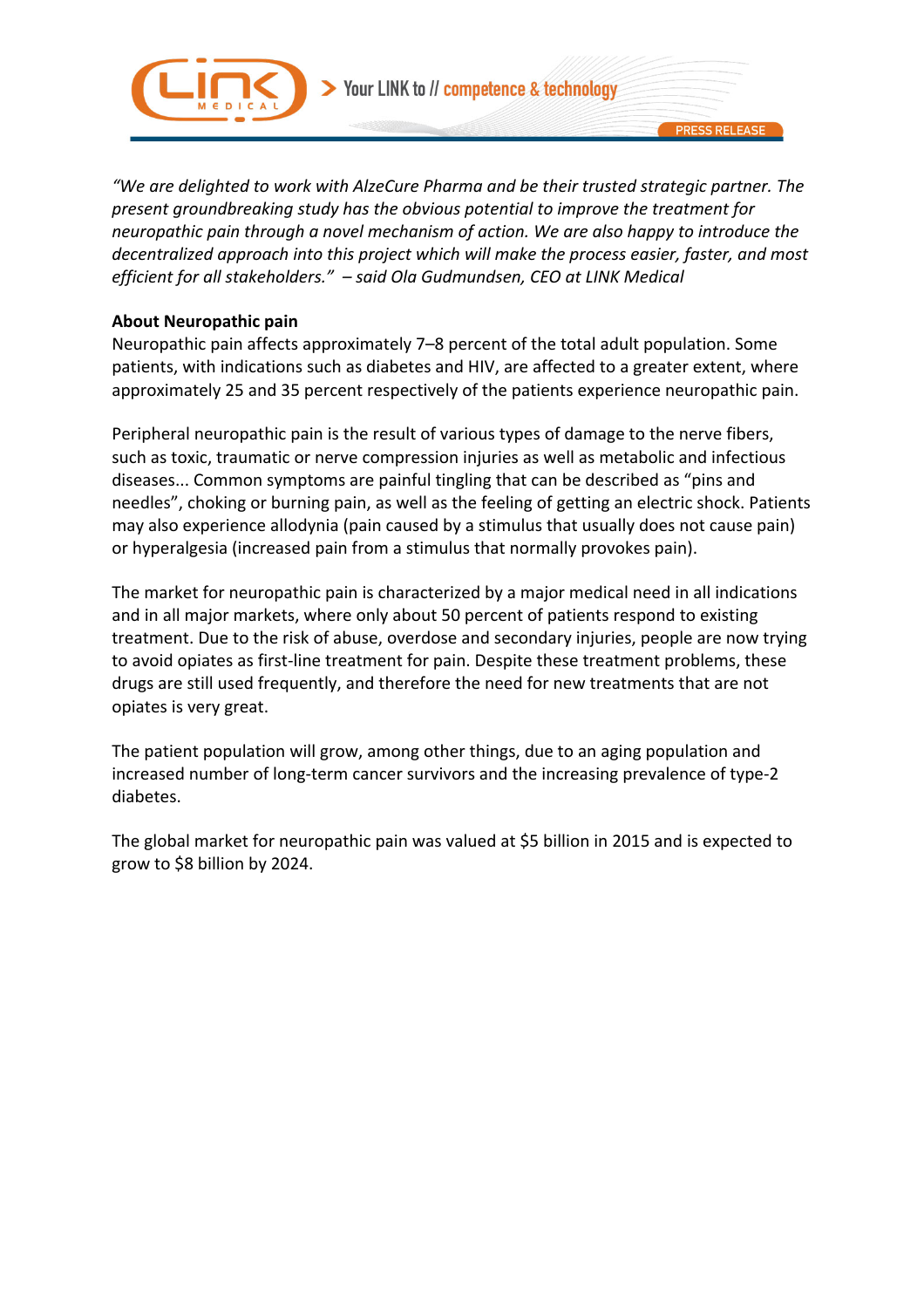



LINK Medical is a full-service contract research organization (CRO) providing product development services for the pharmaceutical and medical device industries across Northern Europe. We offer a well-integrated local presence in all Nordic countries, UK and Germany. Reaching from early phase development to post-marketing, we have over 200 employees providing expert guidance across every aspect of a project – all from ONE source. Our promise is to improve and accelerate your product development through transformative methods, active communication, and optimal solutions. As a strategic partner, we provide expert competence and technology to enable evidence-based decision-making that supports the delivery of superior clinical outcomes.

www.LINKMedical.eu | info@LINKMedical.eu

### **About AlzeCure Pharma AB (publ)**

AlzeCure® is a Swedish pharmaceutical company that develops new innovative small molecule drug therapies for the treatment of severe diseases and conditions that affect the central nervous system, such as Alzheimer's disease and pain – indications for which currently available treatment is very limited. The company is listed on Nasdaq First North Premier Growth Market and is developing several parallel drug candidates based on three research platforms: NeuroRestore®, Alzstatin® and Painless.

NeuroRestore consists of two symptomatic drug candidates where the unique mechanism of action allows for multiple indications, including Alzheimer's disease, as well as cognitive disorders associated with traumatic brain injury, sleep apnea and Parkinson's disease. The Alzstatin platform focuses on developing disease-modifying and preventive drug candidates for early treatment of Alzheimer's disease and comprises two drug candidates. Painless is the company's research platform in the field of pain and contains two projects: ACD440, which is a drug candidate in the clinical development phase for the treatment of neuropathic pain, and TrkA-NAM, which targets other types of severe pain in conditions such as osteoarthritis. AlzeCure aims to pursue its own projects through preclinical research and development through an early clinical phase and is continually working on business development to find suitable solutions for license agreements with other pharmaceutical companies.

FNCA Sweden AB, +46(0)8 528 00 399 info@fnca.se, is the company's Certified Adviser. For more information, please visit www.alzecurepharma.se